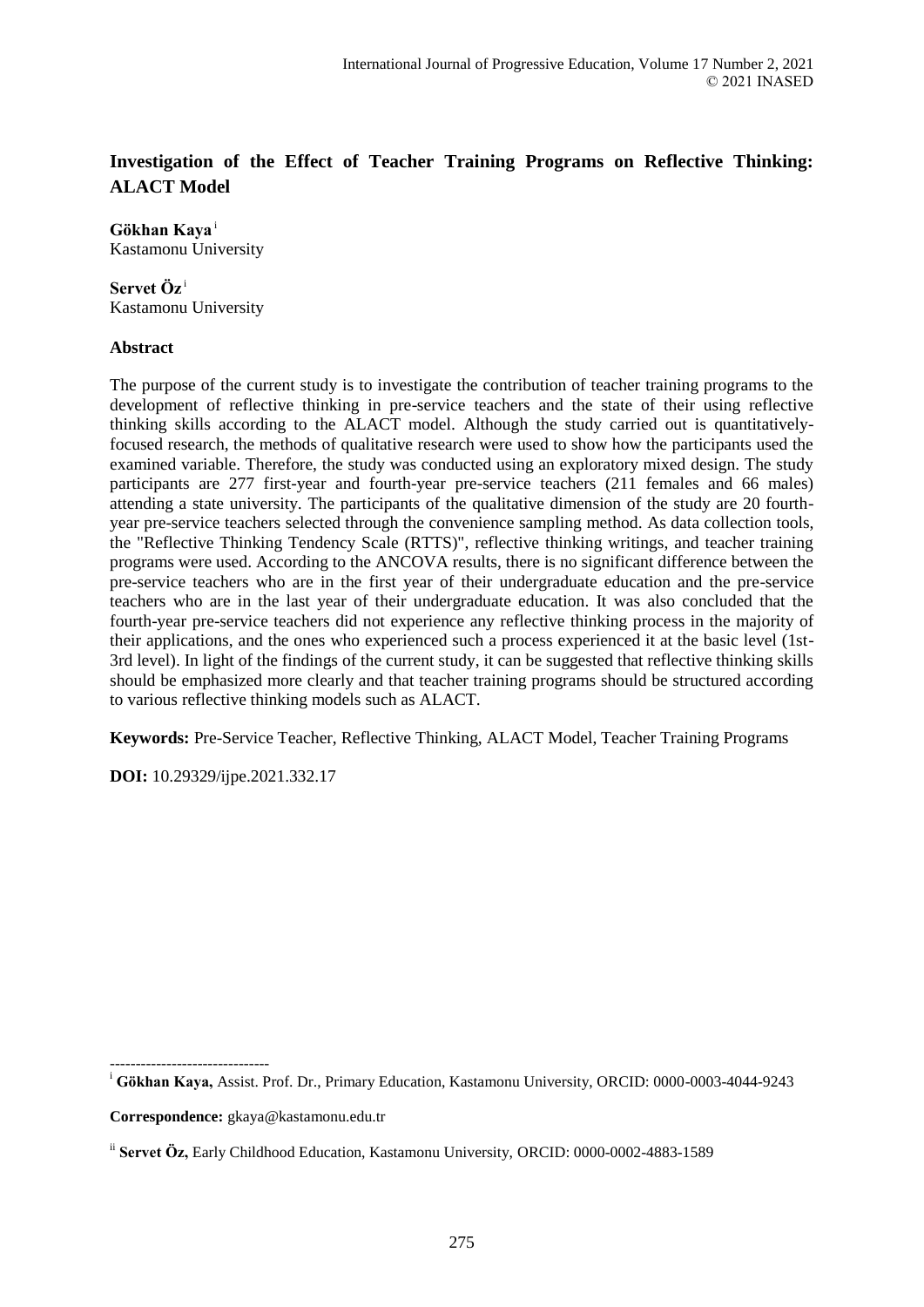## **INTRODUCTION**

Critical thinking, problem-solving and decision-making skills, which are among the  $21<sup>st</sup>$ century skills, are highly desired in both education and business today (Zengin, Kaya, Pektaş, 2020; OECD, 2015). These skills include assessment processes used by all individuals in the community and can be expressed as the interpretation of events using individuals' existing knowledge. Thinking about events and evaluating actions based on existing knowledge, skills, and beliefs are called "reflective thinking" (Moon, 2008). Korthagen (1999) defines reflective thinking as a mental process activated for reconstructing an experience, a problem, or existing knowledge or insights. Reflective thinking is a skill that enhances the quality of the activities performed to develop learning habits, critical thinking skills and problem-solving methods (Kızılkaya & Aşkar, 2009). In other words, reflective thinking plays a role in the development of 21st-century skills.

Reflective thinking is based on Dewey's works on lifelong learning (1993), and Schön's studies on the training of reflective practitioners (1983; 1987), and the importance of thinking in teaching and learning processes have been discussed in many studies to date (Köksal & Özdemir, 2008; Lee, 2000; 2005; Lee & Loughran, 2000; Rodgers, 2002). The distinction made by Schön (1983) between teaching as technical rationality, which has formed the basis of the specialization in university programs for years and teaching as problem-solving, accurately explains the concept of reflection. Reflection in problem-solving refers to a purposeful and systematic inquiry about one's individual theories about teaching and learning, and the practices guided by these theories (Abell, Bryan & Anderson, 1998). Teaching as a problem-solving has gradually gained importance in university programs aiming to train professional field experts. Reflection is critical in every teaching process, and the most considerable role and responsibility in the training and development of reflectively thinking individuals are on the shoulders of teachers. To train individuals with reflective thinking skills required by today's society, teachers must be able to think reflectively first (Tok, 2008).

In particular, teacher training programs since the 1980s have emphasized that reflective thinking skills are an important characteristic that should be acquired by pre-service teachers in their pre-service training process. Reflective thinking skill are considered to be important in terms of teachers' evaluating their practices (Rodgers, 2002), analyzing the problems they face with a critical perspective (Carter & Anders, 1996), adapting their current teaching skills to new situations (Doyle, 1990) and specializing in their professional lives without being dependent on others (Dewey, 1933). These skills are emphasized in many documents such as The National Board for Professional Teaching Standards in America (NBPTS) (Tok, 2008) and The Basic Support Project in Turkey (MoNE, 2005).

Those who advocate that teachers should have reflective thinking skills (e.g., Dewey, 1965; Lee, 2005; Rodgers, 2002) argue that individuals should be encouraged to think about the problems they encounter in training. They are also emphasized that teachers should be provided with opportunities to find their solutions because reflective thinking is an individual activity and requires constructing individual theory (McInytre, 1993). The main objective of reflection in teacher education is to enable teachers to better understand their practices to improve them. Experienced teachers have a wide range of experience, implicit knowledge and intuitive understanding that they can draw on to understand classroom activities (Abell, Bryan & Anderson, 1998). These skills refer to establishing connections with past practices and shaping future teaching practices, thus providing an active learning process (Eryaman, 2007; Wade & Yarbrough, 1996). Therefore, it is recommended that preservice teachers carry out reflective activities not only to better learn new ideas in the program but also to continue their professional development after leaving it (Lee, 2005). Reflective thinking is defined as the thinking process to solve the problems that arise in individuals' learning processes or in the process of transferring information (Ünver, 2003). As observed in the definitions related to reflective thinking, the reflective teacher strives to develop his/her students in the most beneficial way: in other words, to train individuals who learn successfully for the community.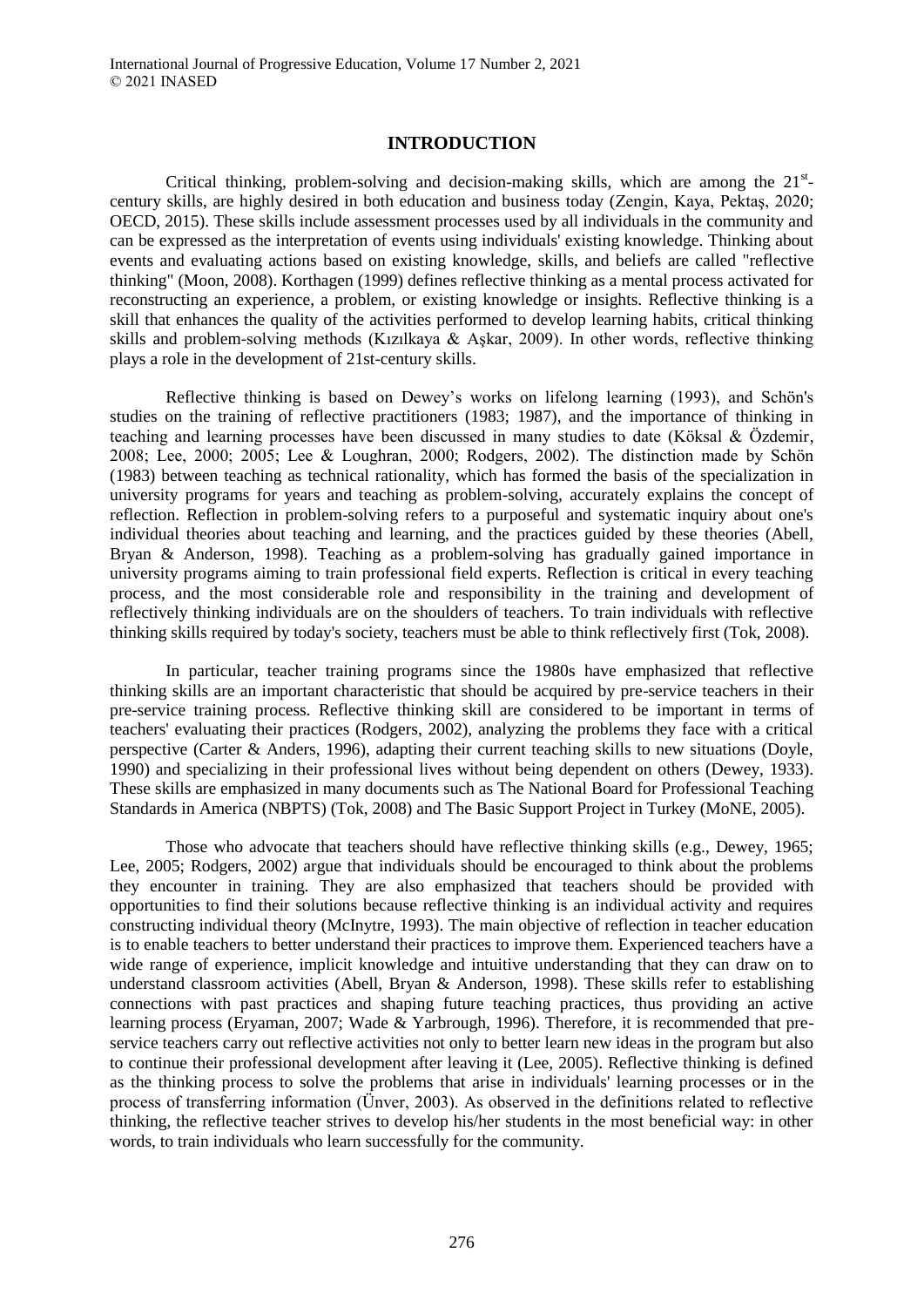Results (e.g, Choy, Yim & Sedhu, 2019; Dervent; 2015; Halpern, 2007; Huang, 2001; Riedler & Eryaman, 2016; Töman, 2017) indicate the necessity of using reflective thinking in teacher education and that the teaching skill of the pre-service teachers using reflective thinking skills has been enhanced. For example, Huang (2001) states that reflective thinking is one of the best ways of supporting pre-service teachers to gain experience and learn from their experiences. Halpern (2007) argues that using these skills can also turn into a metacognitive reflective structure that helps students develop reflective thinking skills. Choy et al. (2019) explain that focusing on reflective thinking and practices provides practitioners' increasing teaching awareness. In another study Töman (2017) is also emphasized that pre-service teachers' experiences and reflecting on these experiences provide the development of reflective thinking skills to plan, implement, and evaluate a lesson. Dervent (2015) emphasizes that reflective practices reinforce their teaching skills and support the multimodal aspect, such as proper planning, time management, and school facilities. In their study, Köksal and Demirel (2008) revealed that the development of reflective thinking positively affected the design, implementation and evaluation of the teaching process. Reflective thinking, which provides a significant amount of help in solving the problems faced by teachers, primarily allows teachers to evaluate their performance. As a result, teachers have a realistic knowledge of their positive and negative sides. Teachers, who do not have reflective thinking techniques show a timid approach to the events happening around them. They exhibit an attitude that does not criticize the school's culture and values, abides by the established order, and is guided by authority.

The general competences of the teaching profession in Turkey, which were first published in 2006, were renewed in 2017, and both documents of competences emphasize (MoNE, 2017) that teachers should question their practices, conduct and self-evaluation and use the theoretical and methodological knowledge in their field for their personal development. Besides, the concept of "reflection" was emphasized in the course contents of the teaching practice courses in teacher training programs (YÖK, 2017). It can be seen that pre-service teachers who graduate from teacher training programs want to be reflective teachers. However, in many studies conducted in Turkey (Aşkın-Tekkol & Bozdemir, 2018; Aydın & Çelik, 2013; Duban & Yelken, 2010; Elmalı & Balkan-Kıyıcı, 2018), it has been emphasized that pre-service teachers are weak in terms of reflective thinking skills. Similar results can be seen in the international literature. For example, Rodgers (2002) stated that preservice teachers have problems such as not being able to make a clear definition of their teaching processes and not being able to transfer reflective thinking skills to the activities they use in teaching processes. In this regard, it is essential to determine the state of teacher training programs in training pre-service teachers as individuals with these thinking skills.

The studies on reflective thinking in the literature can be classified as the studies focused on the contributions of reflective thinking skills to the profession of teaching (Korthagen & Kessel 1999; Şengül & Üstündağ, 2009; Wegner, Weber & Ohlberger; 2014), methods used to develop reflective thinking skills (Ayan & Seferoğlu, 2011; Ghanizadeh, 2017; Gipe & Richards, 1992; Wade & Yarbrough, 1996), effects on problem-solving and critical thinking (Aşkın-Tekkol & Bozdemir, 2018; Ng & Tan, 2006), developing reflective thinking models (Lee, 2000; Rodgers, 2002; Schon, 1987) and determining reflective thinking tendencies of teachers and pre-service teachers and investigating them in terms of some variables (Aydın & Çelik, 2013; Duban & Yanpar-Yelken, 2010; Gedik, Akhan & Kılıçoğlu, 2014; Keskinkılıç-Yumuşak, 2015). Within the existing research, multi-dimensional studies examining the extent to which teacher training programs support the development of these skills and reflective thinking tendencies of pre-service teachers within the frameworks of reflective thinking models are not found. In this connection, the current study aims to reveal the effect of teacher training programs on the development of reflective thinking tendencies of pre-service teachers attending these programs. At the same time, this study investigates how pre-service teachers use reflective thinking skills by following the ALACT model and provides an in-depth evaluation of the teacher training program as it tries to reveal the general structure.

The ALACT model is a cyclical model developed by Korthagen (1985) to assess and develop reflective thinking skills in teacher training processes. The model presents the steps of the reflective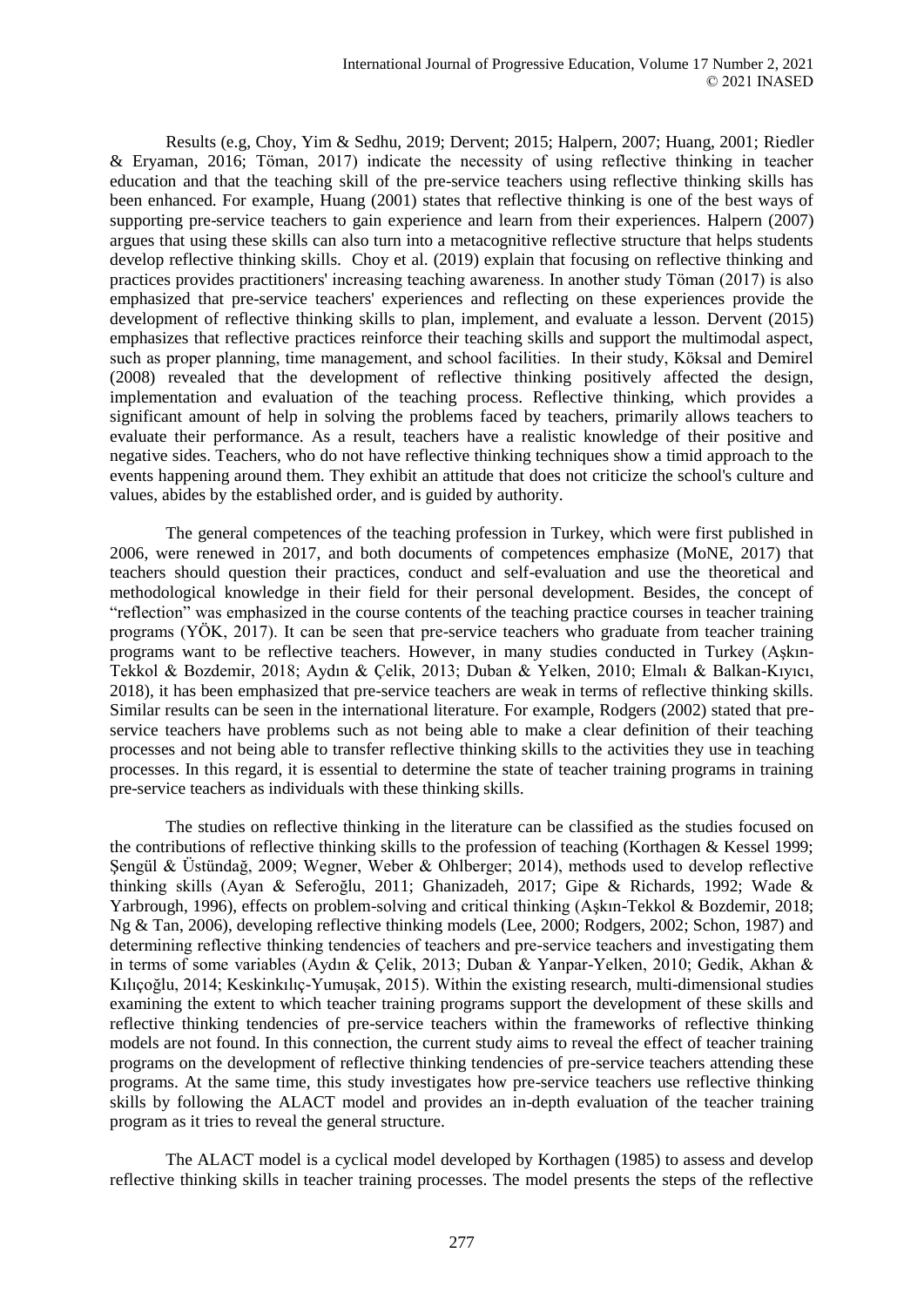process (Figure-1). This reflective model consists of five steps: action, looking back, awareness of essential aspects, creating alternative models of action and trial (Korthagen & Kessels, 1999). Action refers to the realization of the teacher that something is not correct in his/her teaching. During supervision, when it is decided to restart the action or when retrospection is performed, the step of looking back has been accomplished. Reconsidering one's action and evaluating its outcomes is a part of the step of awareness of essential aspects. In the penultimate step, the teacher thinks about the alternatives which would have been suitable in that situation and then puts one into practice. As the trial step refers to another action to then be reflected upon, trial and action are considered a stage and make up a self-coherent reflection cycle. Korthagen (1999) also emphasizes the opportunity to develop interpersonal skills through reflection. As a result, a teacher's reflection competence should be such that a supervisor is no longer needed for sufficient reflection.



**Figure 1. ALACT Model (Korthagen, 1995, 1998; Korthagen & Kessels, 1999)**

The findings to be obtained to this end are believed to contribute to the literature on the teacher training programs in Turkey and the reflective thinking skills of pre-service teachers. As the current study aimed to investigate teacher training program contributions to the development of preservice teachers' reflective thinking skills and how they are currently being used, answers to the following research questions were sought.

- What are the effects of teacher training programs on the development of pre-service teachers' reflective thinking tendencies?
- How are pre-service teachers using reflective thinking skills in their instructional practices?
- How do teacher training programs addressing to reflective thinking?

# **METHODOLOGY**

In the current study, a mixed research method has been used. The mixed research method allows a detailed and comprehensive explanation of a phenomenon using qualitative and quantitative research methods (Mills & Gay, 2016). In other words, it is a method that helps analyze research problems more deeply (Creswell, 2014). The study was conducted based on the exploratory mixed design (Frankel, Wallen & Hyun, 2011). The research model is shown in Figure 2.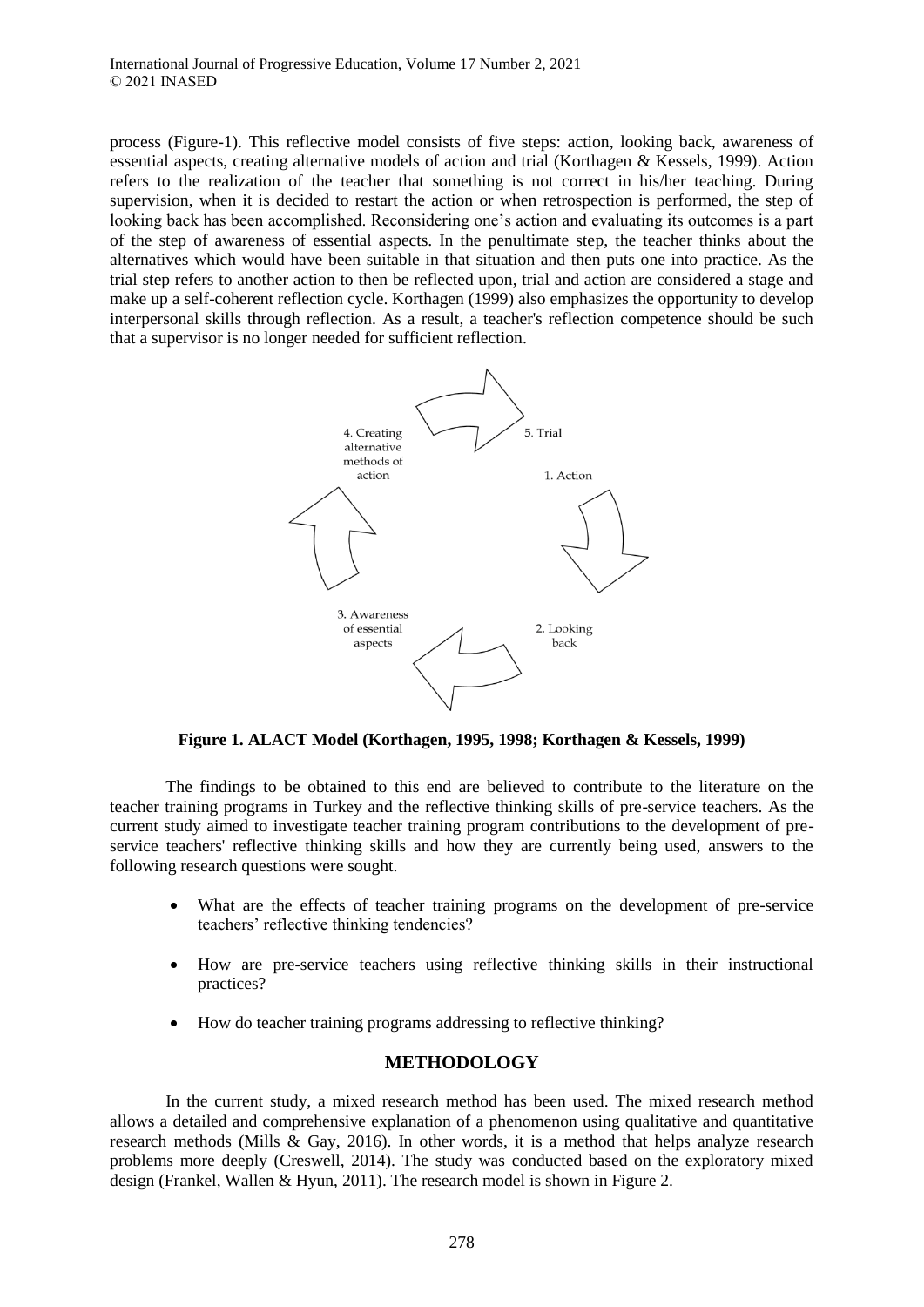

**Figure 2. The research model**

In studies using the exploratory mixed research design, the first data are collected by using the quantitative research method. The qualitative research method is then used to explain or clarify the quantitative data first obtained (Creswell, 2012). In the current study, to determine the effect of teacher training programs implemented in education faculties on pre-service teachers' reflective tendencies, the scores collected from the freshmen and senior students from the reflective thinking tendencies scale were compared. In this part, representing the quantitative dimension of the study, the state of teacher training programs implemented in universities in terms of training pre-service teachers in compliance with the model of teachers with developed reflective thinking skills was investigated. To this end, the causal-comparative method was used. Because many studies (e.g., Rodger, 2002; Wegner, Weber & Ohlberger; 2014) emphasize that teacher training programs should be trained with the reflective thinking skills of pre-service teachers in their professional experience processes. It reveals that their teacher education status may cause a difference between individuals' reflective thinking skills. In causal-comparative research, researchers try to determine the causes and results of the pre-existing differences between or within groups (Frankel, Wallen & Hyun, 2011). The current study includes the groups of pre-service teachers constructed as independent of the researcher's guidance.

In the qualitative dimension of the exploratory mixed design related to the second and third research questions, the case study method and document reviewing were used. The case study method is used to obtain detailed information about the phenomenon being investigated (Creswell, 2007). Analysis of the current context or environment in which the phenomenon being researched exists increases the importance of a case study (Yin, 2009). In this part, the reflective thinking writings of 20 senior students selected through the non-probability purposeful sampling method in which not all members of the population have an equal chance of participating in the study, unlike probability sampling (Showkat & Parveen, 2017), within the context of the "teaching practice" course were subjected to descriptive analysis according to the ALACT model. All participants were chosen senior students because they have a chance to implement and reflect on their teaching practice. The last part of the analysis is based on two teacher training programs: the new one and the previous one that still in effect. The programs were investigated in line with document reviewing aspects to determine how they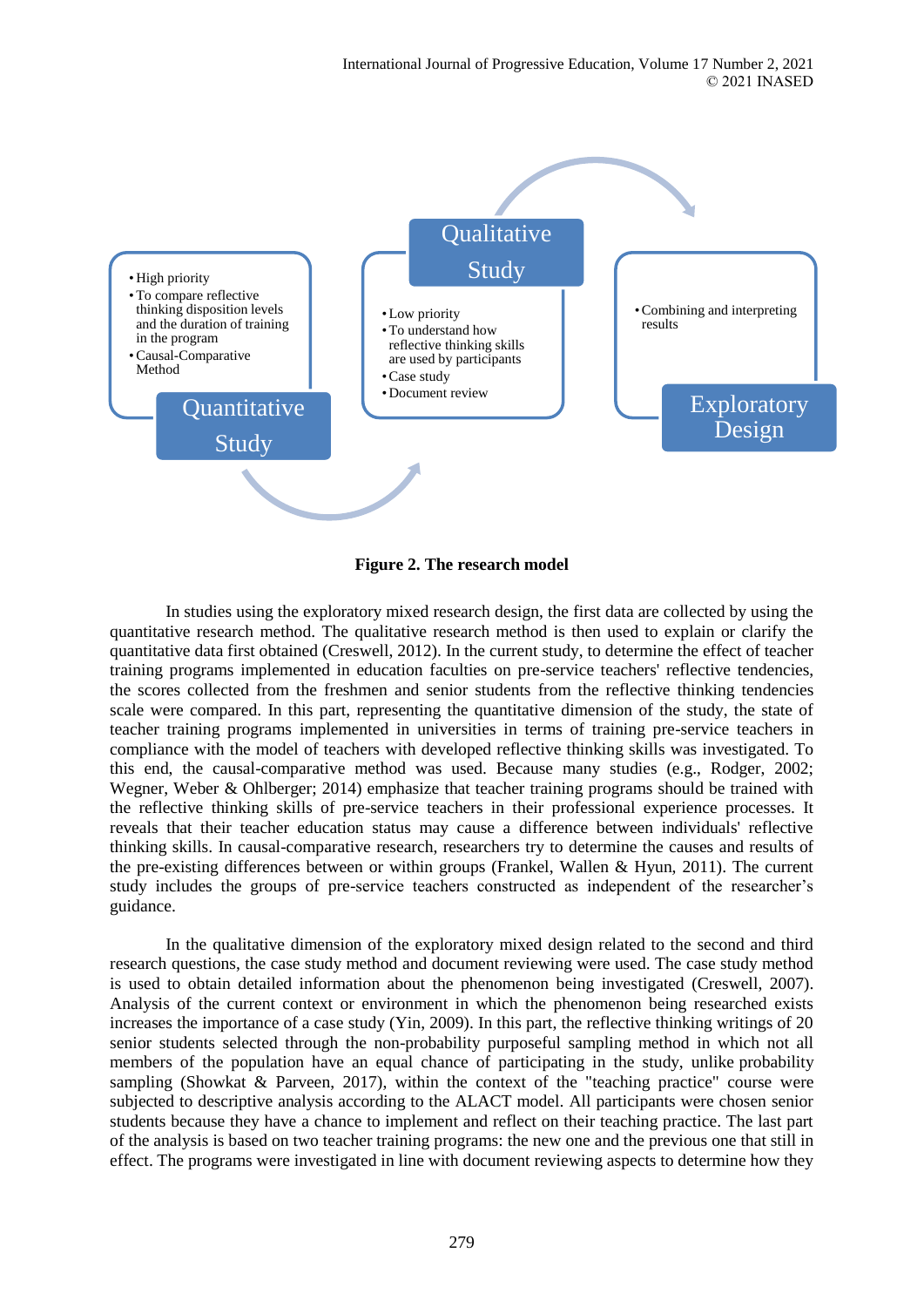address reflective thinking. The last method also helps to understand the current status of the first and second research questions.

## **Participants**

The participants of the current study are first-year and fourth-year pre-service teachers attending a state university. The participating pre-service teachers are from the math and science teaching department (math teacher training program, science teacher training program) and primary education department (primary teacher training program, pre-school teacher training program). A research total of 277 volunteers' pre-service teachers constitute the participants of the study from the students attending these departments among 1500 students. The distribution of the participating teachers by department, gender and grade level are given in Table 1.

| Table 1. Distribution of the participants by gender, department and grade level |  |
|---------------------------------------------------------------------------------|--|
|---------------------------------------------------------------------------------|--|

| Variables | Gender |      | Department |                  |                       | Grade level   |  |
|-----------|--------|------|------------|------------------|-----------------------|---------------|--|
|           | Female | Male | Primary    | Math and         | $\frac{1}{1}$ st year | 4 U.N<br>year |  |
|           |        |      | Education  | Science Teaching |                       |               |  |
| N         | 211    | 66   | 167        | 10               | 126                   |               |  |
| Total     | 277    |      | 277        |                  | 277                   |               |  |

In the quantitative dimension of the current study, data were collected from all the volunteered participants. In the qualitative dimension, on the other hand, the data were collected from 20 senior students selected by using the non-probability purposeful sampling method. The qualitative data was collected from students who were in the last term of the teacher training program. There are no data from freshmen students because they had not been convened and they had had the opportunity to practice and write a reflective thought letter suitable for their own practice. All of these 20 senior students were from the department of pre-school teaching: 16 were females and four, males. These students were delivering lessons in five different pre-school institutions within the context of the teaching practice course. The department these students were attending is the department where the students with the highest scores from the university entrance exam, among all the students in the faculty, are educated, and it is the department that produces the second-highest number of graduates in this field (ÖSYM, 2018).

## **Data Collection Tools**

In the current study, the Reflective Thinking Tendencies Scale (RTTS), developed by Semerci (2007) to reveal teachers and pre-service teacher' reflective thinking, was used as the data collection tool. The scale consists of 35 items and seven sub-dimensions and marked on a five-point Likert scale. In the reliability and validity studies conducted during the development of the scale, the reliability of the scale was calculated to be  $\alpha$ = .91, the item-total correlation coefficients were found to range from .31 to .61, the test-retest correlation coefficient was found to be r= .74 and the split-half correlation coefficient was found to be  $r = 0.77$ . The scale has the following response options: "Strongly Disagree", "Mostly Disagree", "Partially Agree", "Mostly Agree" and "Strongly Agree". In the quantitative dimension of the study, the total scores taken from this scale without considering the analysis of the sub-dimensions (Reflective Thinking Tendencies Scores, RTSS) were used to determine the preservice teachers' reflective thinking tendencies.

In the qualitative dimension of the study, the pre-service teachers' reflective thinking texts about the practices they conducted within the context of the teaching practice course were used as the source of data. The pre-service teachers were asked to produce these texts weekly and to return them to the researcher. A total of 161 reflective thinking texts were analyzed in the study. There are eight reflective writing texts for each pre-service teacher, on average. Besides, the 2007 and 2018 curriculums were used as a data source to determine the status of the content of the lessons in teacher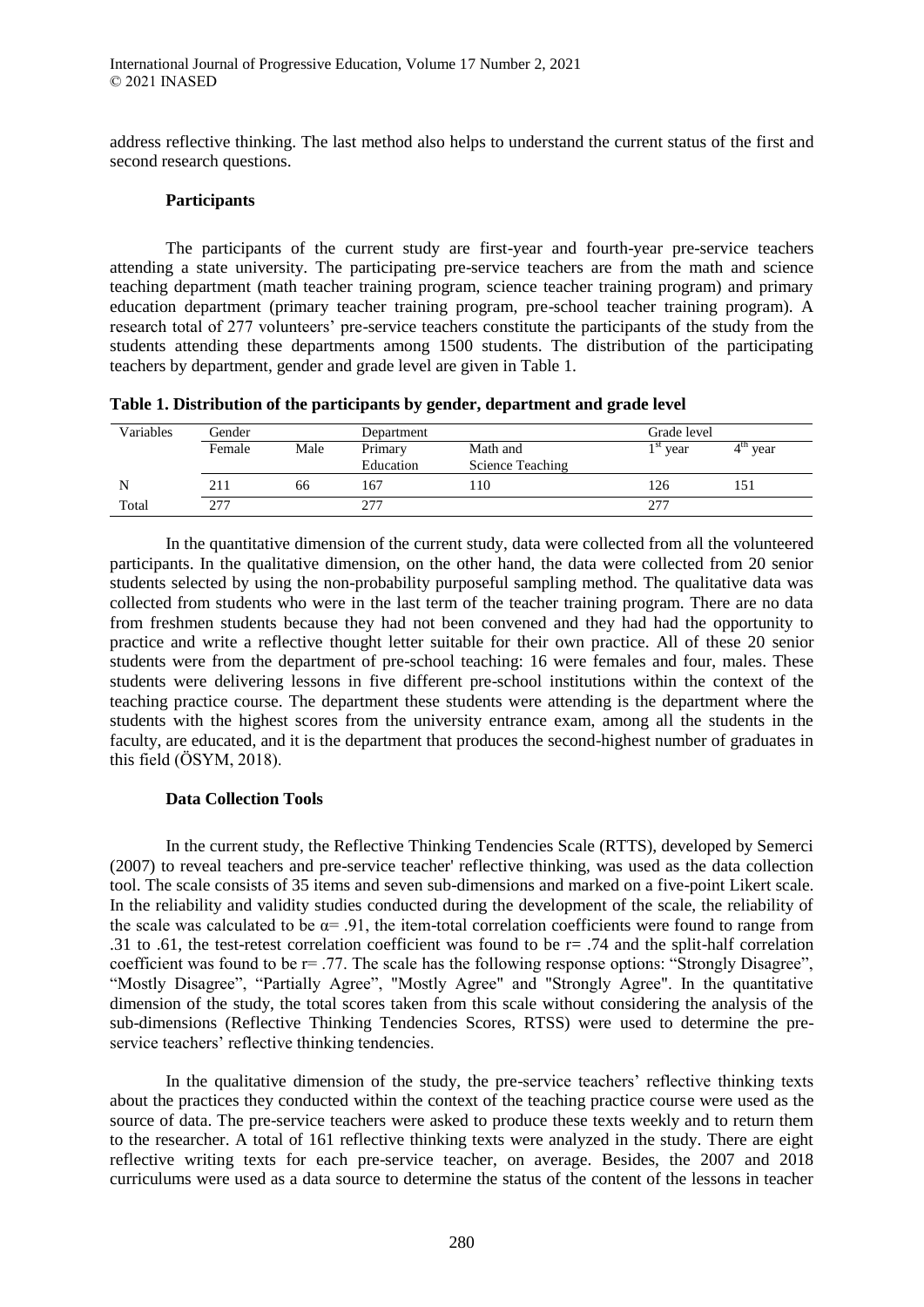education programs as "reflection, reflective thinking, reflective practice". The analysis conducted in the qualitative dimension is based on reflective writing texts by content analysis, and program analysis based on document analysis.

#### **Validity, Reliability and Ethical Consideration of Study**

Different techniques were used in the quantitative and qualitative methods to ensure the validity and reliability of the study. Firstly, the conditions that would affect the quality of the data connected to the data collector have been tried to be minimized. Another technique to strengthen validity of data was related to the application of this questionnaire (Fraenkel et al., 2012). The same researcher went to classroom where each students worked and asked them to complete it.

In the qualitative dimension of the study, instead of the validity and reliability, there are some concepts-credibility, transferability, dependability, confirmability- which are appropriate to the nature of the qualitative study. In the current study, some techniques were used to reach these concepts. Firstly, in order to provide credibility, the researchers adopted an objective approach by trying to critically approach every stage of the process. Another important concept is transferability (Yıldırım & Şimşek, 2011). The research process and findings were explained in detail to transfer qualitative study results to similar situations. Dependability concept stands out for the reliability of qualitative data (Lincoln & Guba, 1985). For the descriptive analysis, the five steps of the ALACT model were used as the themes and coding was performed based on these themes. To increase the reliability of the analyses conducted, the selected academic works of the pre-service teachers were also coded by another researcher. The inter-coder reliability coefficient was calculated to be 85% according to the formula proposed by Miles and Huberman (1994). The items on which coders did not agree upon were discussed again and a final agreement was reached. As a result of the analyses conducted, the lists of themes and codes were constructed and the summary of the general structure was made. For a better understanding of the themes and codes, examples were included. Based on the reflective writings produced by the pre-service teachers, an attempt was made to elicit how the fourth-year pre-service teachers used reflective thinking skills. Finally, the confirmability of the data is another important concept emphasized in qualitative studies (Erlandson, Harris, Skipper, & Allen, 1993). In this study, the use of the quotations of the participants in the disclosure of qualitative data helped to minimize the prejudices of the researchers and to strengthen the findings. This study was carried out by taking into account the ethics of research and publication.

## **FINDINGS**

In this section, the quantitative and qualitative findings are organized under two different headings in such a way as to respond to the research questions. The quantitative findings are presented under the descriptive and predictive statistics section and the findings obtained from the reflective thinking writing texts used to investigate the pre-service teachers' reflective thinking skills are presented in the qualitative findings section.

## **Descriptive Statistics from RTTS**

The descriptive statistics derived from the scores obtained from the Reflective Thinking Tendencies Scale (RTTS) administered to the pre-service teachers to reveal the effects of teacher training programs on the reflective thinking tendencies of pre-service teachers are given in Table 2. When the data given in Table 2 are examined, it can be seen that the mean scores of the first-year and fourth-year students are close to each other ( $\bar{x}_{1st-year}=89.09$ ;  $\bar{x}_{4th-year}=89.58$ ). From among the variables examined in the current study, the most important difference between the means of the groups was found for the gender variable in favor of the male pre-service teachers ( $\bar{x}_{\text{female}} = 88.25$ ;  $\bar{x}_{\text{male}} = 92.89$ ). The mean reflective thinking score of the pre-service teachers from the departments of math and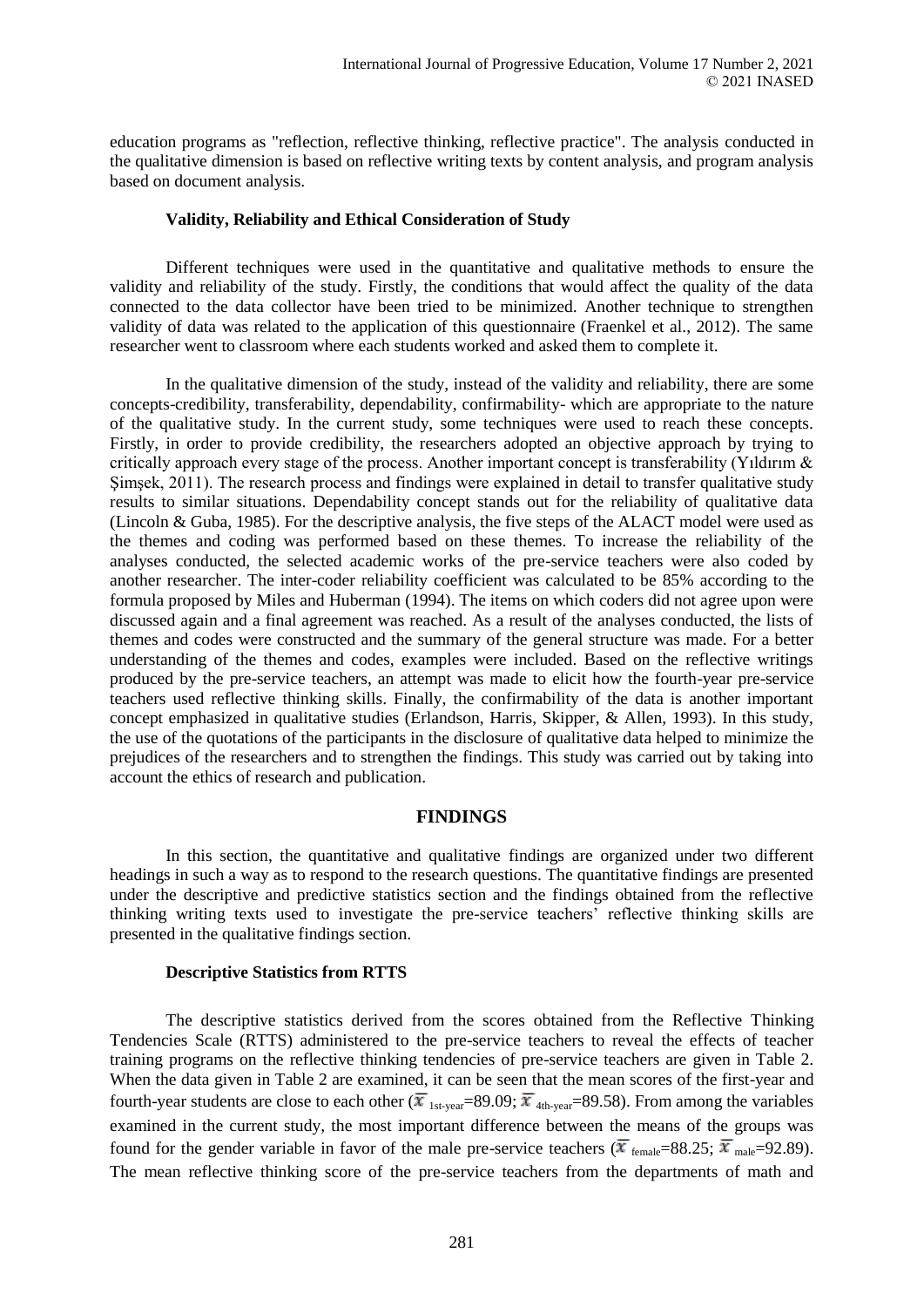science teaching  $(\bar{x}_{\text{mathascience}}=90.15)$  is higher than that of the pre-service teachers from the department of basic education ( $\bar{x}$ <sub>primaryed</sub>=88.83).

| Variables       | Gender |       | <b>Department</b>    |                     | <b>Grade Level</b> |                          |  |
|-----------------|--------|-------|----------------------|---------------------|--------------------|--------------------------|--|
|                 | Female | Male  | Primary<br>Education | Math and<br>Science | 1 st<br>grade      | 4 <sup>th</sup><br>grade |  |
| N               | 211    | 66    | 167                  | 110                 | 126                | 151                      |  |
| x               | 88.25  | 92.89 | 88.83                | 90.15               | 89.09              | 89.58                    |  |
| <b>SS</b>       | 6.84   | 10.70 | 7.78                 | 8.67                | 7.50               | 7.69                     |  |
| <b>Skewness</b> | 0.02   | 1.45  | 1.06                 | 1.10                | 0.08               | 1.61                     |  |
| Kurtosis        | 2.04   | 3.11  | 6.08                 | 3.58                | 1.57               | 6.04                     |  |

**Table 2. Descriptive statistics obtained for RTTS**

Other parts of the descriptive statistics about RTTS is related to the normality of the distribution of scores. As a result of the Shapiro-Wilk test conducted to determine whether the scores obtained show normal distribution, the difference in the normal distribution was not found significant  $(z=0.714, p>0.05)$ . The descriptive analysis results show that parametric tests can be used for meaningful statistics on the study's data. After this section, findings of parametric tests are given.

## **Determination of Covariant**

It was thought that, besides the grade-level independent variable, the gender and department variables could be related to the dependent variable and, thus, they would affect the variance explained by the independent variable in the dependent variable. The relationships of these variables with the dependent reflective thinking tendencies scale score were subjected to the correlation test. In Table 3, the correlation coefficients between these variables and significance levels are given. According to the table's values, there is a weak but significant correlation between the gender variable and the dependent variable. On the other hand, the department independent variable does not have a significant correlation with the dependent variable. Thus, the gender variable was considered the covariant and then included in the analysis process to derive meaning. However, the department variable was not used for the analyses conducted thereafter.

| Table 3. Significance test of the relationships between the dependent variable (RTTS) and the |  |
|-----------------------------------------------------------------------------------------------|--|
| independent variables                                                                         |  |

| Variables                                     | <b>Correlation Coefficients</b> |  |
|-----------------------------------------------|---------------------------------|--|
|                                               | <b>RTTS</b>                     |  |
| Gender                                        | $.243**$                        |  |
| Department                                    | $-.079$                         |  |
| $*$ and $\alpha$ of cignificance (two tailed) |                                 |  |

 $*$ .01 level of significance (two-tailed)

## **Inferential Statistics**

Before the ANCOVA test, the assumptions of normality, homogeneity of regression slopes, homogeneity of the variances and random sampling and observation independence were tested and confirmed. Then, the ANCOVA test was conducted to elicit the effect of the grade level variable comprised of the freshmen students who had just started the teacher training program and the senior students in the last year of the program, considering the effect of the gender variable. The results of the ANCOVA analysis are shown in Table 4. Based on the ANCOVA results, the null hypothesis claiming that the grade level variable does not have any effect was not refuted ( $F_{(1,274)=}1.038$ , p<.01,  $\eta^2$ =.004). In other words, the grade level variable did not create a significant difference in the reflective thinking tendencies scores when the gender variable was taken into consideration.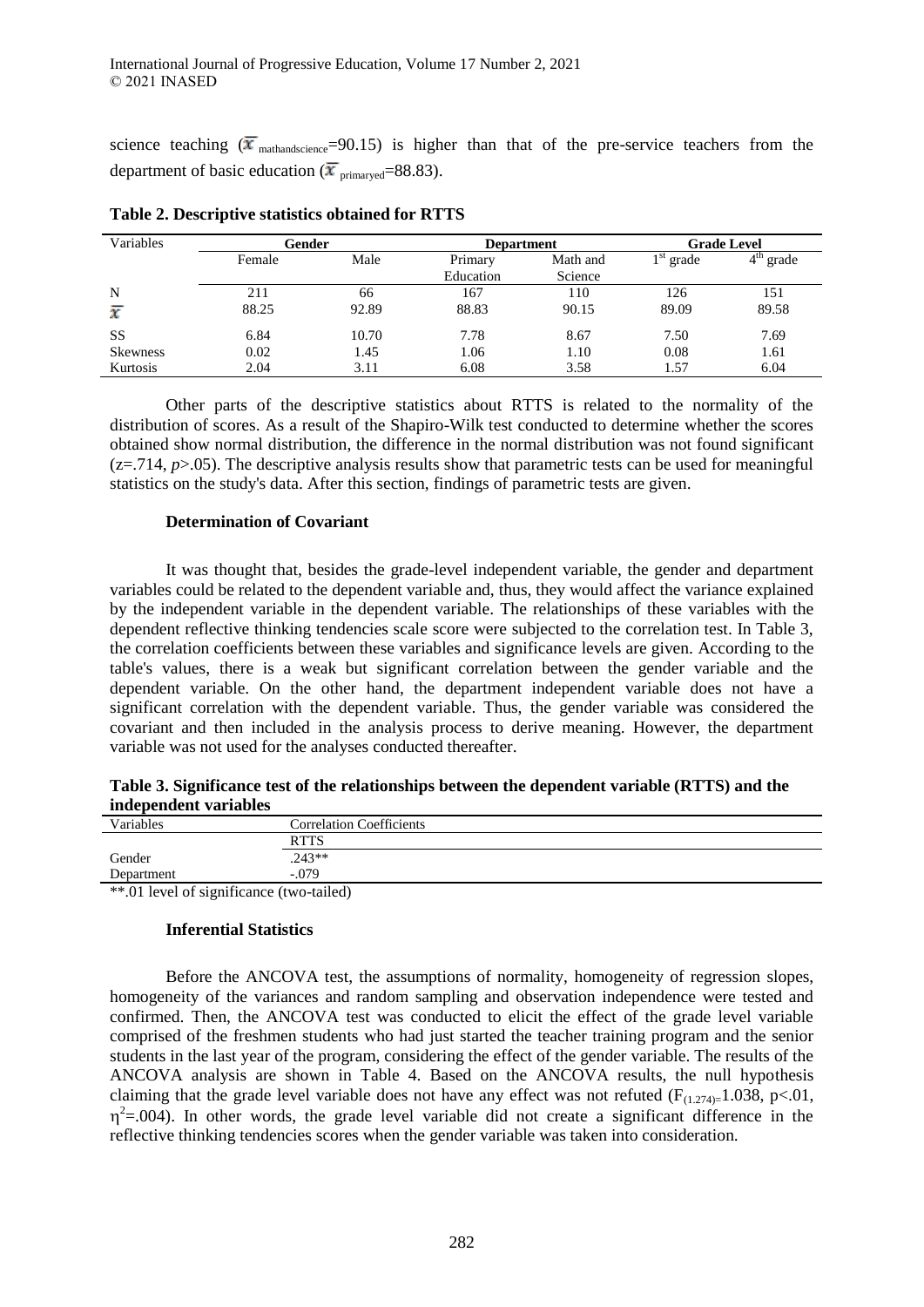| $.50$ ur $\epsilon$          | 701<br>16<br>-ет       | $\rightarrow$ $\sim$<br>--<br>u |                  |      |      | <b>The</b><br>nower<br>----- |  |
|------------------------------|------------------------|---------------------------------|------------------|------|------|------------------------------|--|
| $\sqrt{2}$<br>$^{\circ}$ ver | <b>D. 17756</b><br>. . |                                 | 000<br><b>PG</b> | .309 | .004 | $\overline{\phantom{a}}$     |  |
|                              |                        |                                 |                  |      |      |                              |  |

#### **Table 4. ANCOVA analyses conducted for the dependent variable**

## **Qualitative Findings Derived from the Reflective Thinking Writings**

The reflective thinking writing texts produced by the pre-service teachers during their teaching practices were subjected to descriptive analysis according to the ALACT model developed by Korthagen (1985, 1989). The results of this analysis are presented in Table 5.

| Table 5. Findings obtained from the reflective thinking writing texts according to the ALACT |  |
|----------------------------------------------------------------------------------------------|--|
| model                                                                                        |  |

| .          |                                |                                                   |     |               |
|------------|--------------------------------|---------------------------------------------------|-----|---------------|
| Steps of   |                                |                                                   |     | $\frac{0}{0}$ |
| reflective | <b>Themes</b>                  | Explanations                                      |     |               |
| thinking   |                                |                                                   |     |               |
|            | Action                         | Recognising that there is something incorrect.    | 26  | 16.14         |
|            | Looking back                   | Explaining the action in which something has      | 16  | 16            |
|            |                                | been done incorrectly                             |     |               |
| 3          | Awareness of essential aspects | Addressing the mistake by combining its results   | 32  | 19.87         |
|            |                                | with theoretical knowledge                        |     |               |
|            | Creating alternative models of | Planning or thinking of doing the action that has | 23  | 14.28         |
| 4          | action                         | already been done using another method            |     |               |
|            | Trial                          | Putting the alternative action plan into force.   |     | 3.1           |
|            | No action                      | No action has been reported/no reflective         | 59  | 36.64         |
|            |                                | thinking has been found                           |     |               |
|            |                                | <b>TOTAL</b>                                      | 161 | 100           |

\* This is the total number of the examined reflective thinking writings text.

As shown in Table 5, in the reflective thinking writing texts of nearly 37% of the fourth-year pre-service teachers, no creative thinking expression was found. When the texts not having any reflective thinking expression are examined, it can be seen that they include expressions related to the summary of the lesson, a general lesson evaluation or self-evaluation. A sample of reflective thinking writing of a pre-service teacher (Reflective Writing, RW-3) produced after a lesson on fish with preschool children is given below.

*Children love games in which they are active and there is some kind of competition. Therefore, they loved the game of catching fish. The game was even played a few times. Then, the desk activity was started and fish scales were made with finger paints and the children were very entertained because they used the finger paint freely with their fingers [RW-3].*

In this reflective thinking writing text, no action or problem is mentioned and only a general evaluation of the lesson is made. In the reflective text of another pre-service teacher (RW-14) given below, it is understood that only the lesson is summarized.

*By making the children watch a video called "Bright Stars", the children's attention was drawn to the subject. Then, it was talked about and a group of volunteer children took the shape of the constellation shown before by lying on the ground and thus all the children were able to see the constellation visually and had fun as well. While trying to make the same constellations that the teacher hung on the board with play dough, the children learned the constellations in a play. Then, the teacher let the children free and each child made his/her constellation with play dough and boasted about themselves by saying "It was wonderful", "It was different". After the completion of the desk activity, they sang the song "Yıldızlar Parıl Parlar [Stars Shine Bright] and thus they released their energy [RW-14].*

It has been determined that the reflective thinking writing texts classified under the theme of "no action" are not suitable for the structure in the ALACT model and that these texts produced by the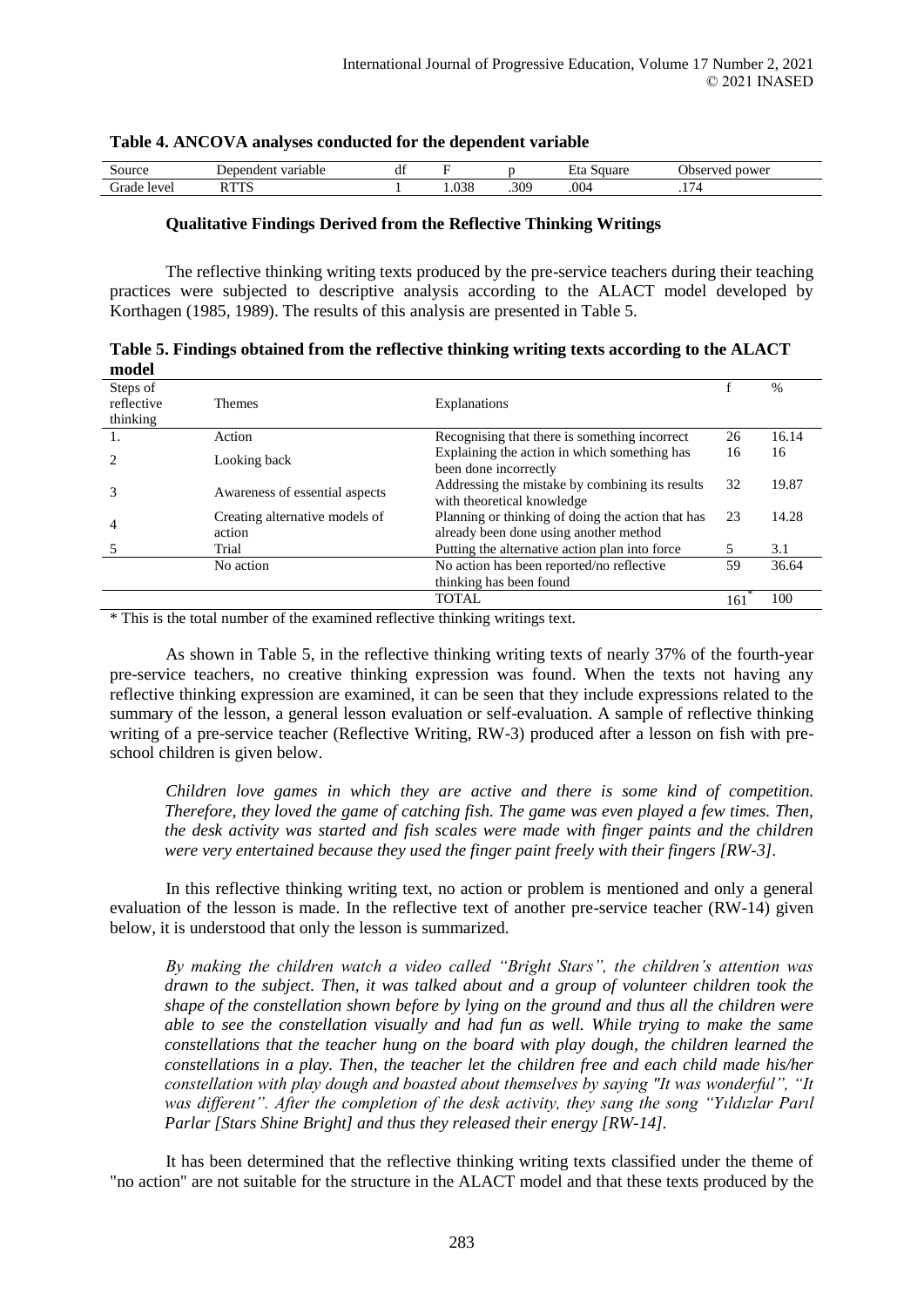pre-service teachers do not include reflective thinking. The texts suitable for the ALACT model constitute 63% of the total produced by the pre-service teachers. However, it can be seen that approximately half of the student writings that can be included in this model are in the "action" step (16.14%), which is related to the realization that there is a problem and in the "looking back" step (16%), which is expressed in a description of this problem. This shows that the pre-service teachers' reflective thinking is at the basic level, including the recognition and expression of the problem. For example, in the pre-service teacher's reflective thinking writing text coded as RW-45, the teacher states that he/she realized that some students in the classroom were not willing to participate in the activity and were bored. Therefore, this reflective thinking is considered in the "action" step.

*We formed a circle by saying the following rhyme "El ele tutuşalım, halkaya karışalım, haydi gülümse sen de gel, oynayalım [Let's hold hands, join the ring, smile, come and play.]". While the music was being played, the children accompanied it with movements. The children liked the song. They repeated it several times. A few children who were generally bored in other activities as well did not participate in the repetitions. They left the game after they had played it once [RW-45].*

In another example (RW-25), the pre-service teacher explains the action and the situation, including both the steps of action and looking back. In this example, he/she explains, in a detailed manner, that a student did not want to play the game and that the children losing the game generally did not participate in it. However, it can be seen that this explanation did not go beyond the summarization of the event, and the results of the event were not explained from an educational perspective. Therefore, although the pre-service teacher progressed onto the higher step, he/she could not reflect the information gained in the teacher training program in his/her practices nor evaluate the practices from this perspective.

*We played the game "Eller Çadırda [Hands in Tent]" with the children. I put a tent model made of glass on the table; I gave the children specific instructions such as "hand- on the nose, eyes on the desk" and the children tried to catch the tent and the one who caught it first raised it. While Eren wanted to play this game, Ömer did not want to play. I then realized that the children who had lost did not want to play [RW-25].*

In the ALACT model, the step of realizing the essential aspects, which is the first step in which the theoretical knowledge and practical applications of the teaching are interpreted, is the step where the teacher sees the results of his/her actions and tries to explain this from an educational perspective. As can be seen in Table 5, 32 of the 161 texts analyzed are in this step. The reflective thinking writings in this step include the problem encountered, explanation of the event, the results of the action and the underlying essential situations. For instance, in reflective thinking writing text coded as RW-34, the teacher clearly explains that he/she experienced problems because of the length of the track and individual differences during the application. Thus, it can be argued that he/she could better reflect the theoretical knowledge he/she attained in his/her undergraduate education than during his/her teaching practices.

*The track was prepared following the objectives. As there were many numbers on the track, some children had difficulty in completing it. While some of them were using hand-eye coordination very well, I saw that in some of them, this coordination had not developed yet and this affected their speed of completing the track. During the game, attention was paid to using expressions (such as beautiful, well done, you need to speed up a little more, etc..) that motivated and directed the children. Although the length of the track and the different developmental levels of children were a problem, it was generally a successful activity [RW-34].*

The step of creating alternative models of action, which is the penultimate step in the ALACT model, includes the actions that the pre-service teacher considers to solve the problem faced in the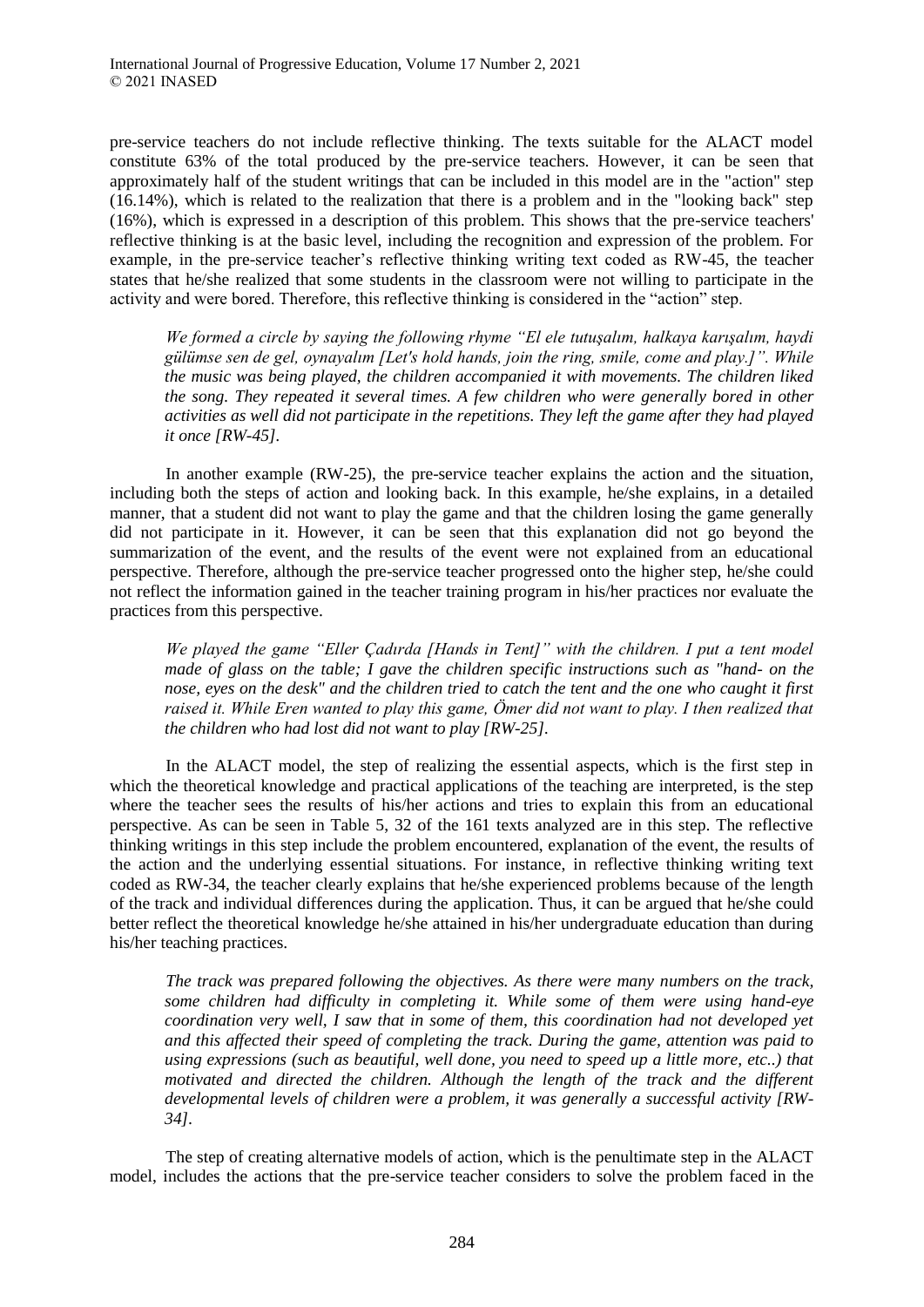same lesson on the next application. For example, the reflective thinking text coded as RW-154 is about a pre-school activity related to making an Indian hat. In this excerpt, it is seen that the preservice teacher realized a problem in the choice of the activity materials and the children's color preferences. He/she clearly explains the results of his/her actions by explaining these situations in detail.

*… When we started the activity, the children's adhesives did not stick the hair enough and I used liquid adhesive as the teacher said during the preparation phase. I put the hats on the children's heads, thinking that they were dry, but liquid glue got into the children's hair. I should have taken some measures to prevent this. I could have either used a different glue, or I could have covered them with paper after applying the glue. I should do the activity in the next application by paying more considerable attention to precautionary security measures and making some trials.* 

*… I used red and pink ribbons during the activity. I changed it to red when a male student did not want a pink ribbon. I should not have made concessions in this regard and should not have changed the ribbon. I might have taken a step to let the children develop the same as for all colors. When I become a teacher, I will try to make students develop the same attitude for all colors and, at least, try to demolish the idea that girls use and wear pink while boys blue. To do so, I need to make everyone use all the colors [RW-154].*

In this excerpt, the pre-service teacher states that, in order not to make the same mistake again, he/she could have covered the children's heads with paper after applying the glue and should not have made concessions in this regard and should not have changed the ribbon; thus, he/she indicates that when he/she has the opportunity to do the same application again, he/she will try an alternative method. These statements show that the pre-service teacher questioned the actions he/she had conducted by using his/her existing knowledge about the selection of appropriate materials, the security measures to be taken in the classrooms and the social gender roles, and developed an alternative model.

The trial theme, the highest level of reflective thinking skills, includes actions that involve the use of alternative models developed in the previous section and both end the ALACT cycle and cause a new cycle to start. Only in five of the 161 reflective thinking writing texts analyzed in the current study, have elements related to this theme been found. For example, in the reflective thinking text coded as RW-89, the pre-service teacher stated that there occurred a problem in the classroom when he/she started the activity with fewer children and tools in the rhythm activity. It seems that she thought of an alternative action to solve this problem and tried it. The pre-service teacher stated that his/her trial of alternative action worked and solved the problem.

*… in my plan, where rhythm tools are used, I wrote that I would choose six students from the class and divide them into two groups of three, and that the selected students would do their activities using rhythm tools and that the other children would watch their friends and wait until their turn came. Nevertheless, when I started this way, the students sitting and waiting for their turn to come started to get bored. When I realized this, I thought that using other rhythm tools in the class would involve those children in the activity. So, I got all the children seated in their seats and gave them all rhythm tools (I used not only maracas and rhythm sticks but all the rhythm tools in the classroom). We did the activity as a whole class and it was better for both the children and the effectiveness of the activity than the one, I had initially planned to do. I think that my students were able to achieve the objectives of my lesson plan [RW-89].*

In summary, it was determined that the majority of these reflective thinking texts (63%) examined in the qualitative dimension of the current study either did not contain any dimension of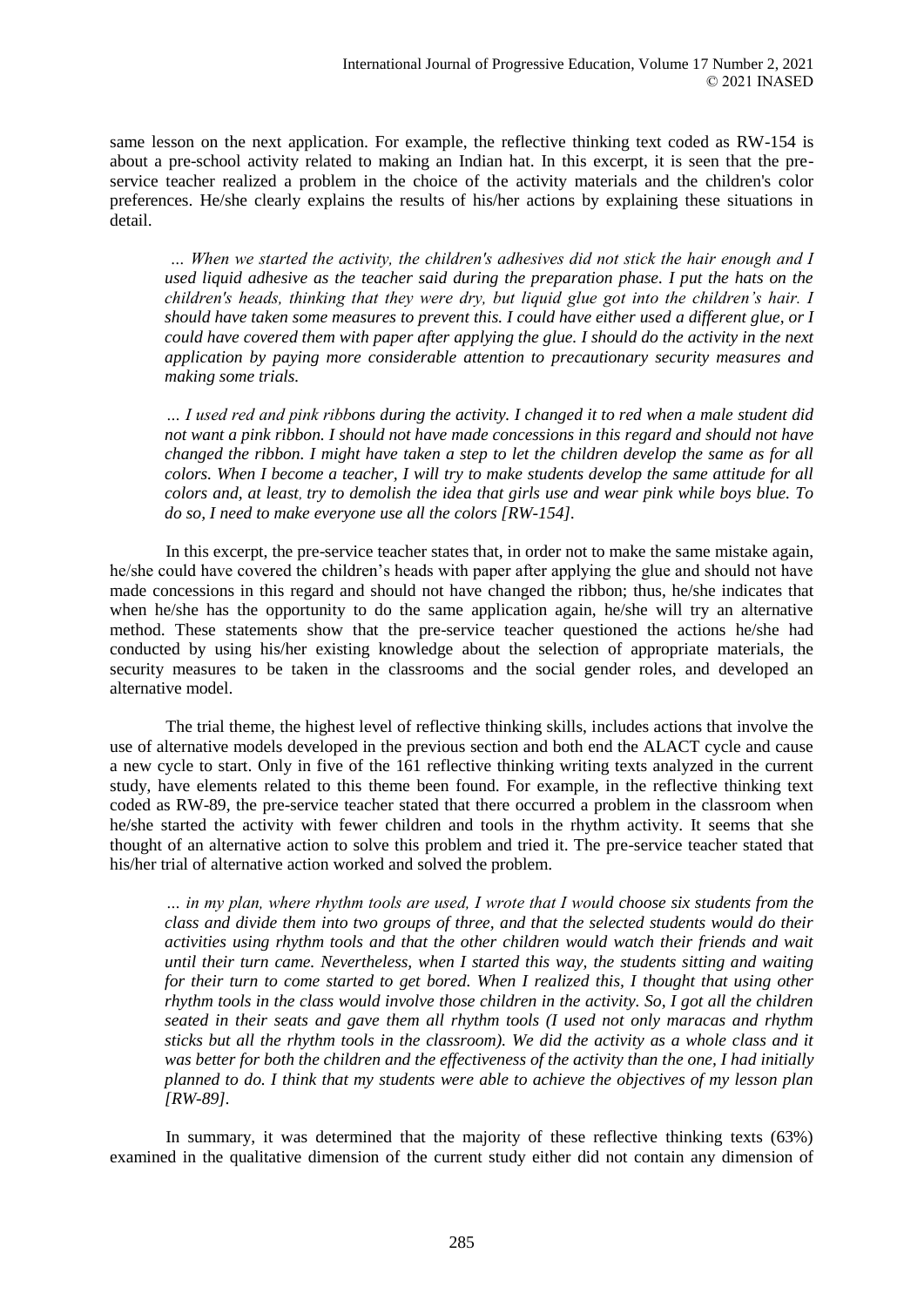reflective thinking or just reached the second step in the ALACT model. The upper steps of reflective thinking could only be detected in 17% of the writings.

## **Findings related to Reflective Thinking in the National Teacher Training Curriculum**

Teacher training programs were updated and put into force in the 2018-2019 academic year. With this update, significant changes were made in the course contents, theoretical and practical hours of the courses, and the number and quality of elective courses. However, since the transition to the new program has not yet been completed, the old and new curriculums are used together. In the current study, the contents of the courses in these curriculums have been examined in terms of including the concepts of "reflective thinking, reflection, reflective practice". According to the findings obtained, it has been determined the previous curriculum which was the program of the senior students none of these concepts was included in the contents of the courses.

They were only found in the curriculum updated in 2018 in the content of the "Teaching Practice" course:

*Doing observations related to the field-specific teaching methods and techniques; conducting micro-teaching practices with individual students and groups by using field-specific teaching methods and techniques; developing field-specific activities and materials; preparing teaching environments, managing the class, performing measurements, evaluations and reflections (YÖK, 2017).*

It can be seen that, in the current teaching training programs, the concepts examined in the current study are not explicitly addressed and no emphasis is put on reflective thinking

# **RESULTS, DISCUSSION AND RECOMMENDATIONS**

In the current study, the effect of teacher training programs on the development of pre-service teachers' reflective thinking skills was examined. Reflective thinking writing texts of the pre-service teachers were also analyzed according to the ALACT model. Thus, there was an attempt to reveal how the teachers were using these skills. When the data and statistical results obtained were examined, no significant difference was found between the reflective thinking tendencies of the first-year students and fourth-year students. This result shows that teacher training programs are not currently successful in developing these skills in pre-service teachers. This finding concurs with other studies investigating the relationship between reflective thinking and grade level (Aşkın-Tekkol & Bozdemir, 2018; Aydın & Çelik, 2013; Ocak, Eymir & Ocak, 2016; Özmen, 2011; Phan, 2007; Şensoy & Yıldırım, 2017).

As the current teacher training programs cannot support pre-service teachers in developing their reflective thinking skills without needing supplementary materials and practices, they will create problems in training teachers in the mastery of such skills. Dewey (1933) claimed that teachers' lack of reflective thinking leads to "intellectual addiction to those who give clear and precise instructions to them on how to teach" (p. 152). Failure to teach reflective thinking through teacher training programs may lead to a shortage of ways and methods of "thinking like a teacher" (Jay & Johnson, 2002). Reflective thinking can be defined as people questioning their actions, looking for methods to eliminate deficiencies and mistakes, and improving themselves because an active process is experienced in which a connection is established between past experiences and the present, and future applications may well be shaped (Lee, 2005; Wade  $&$  Yarbrough, 1996). There is an emphasis on teachers who continuously renew themselves, carry out self-evaluation, and think critically in national reports on teacher training programs (MoNE, 2005; 2017). It can be seen that the teacher profiles mentioned in these reports overlap with the characteristics of the teacher who can think reflectively. However, the effects of the teacher training programs examined in the current study on the development of these skills in pre-service teachers seem not to contribute to pre-service teachers' acquisition of the desired characteristics. In this case, one of the skills that teachers who have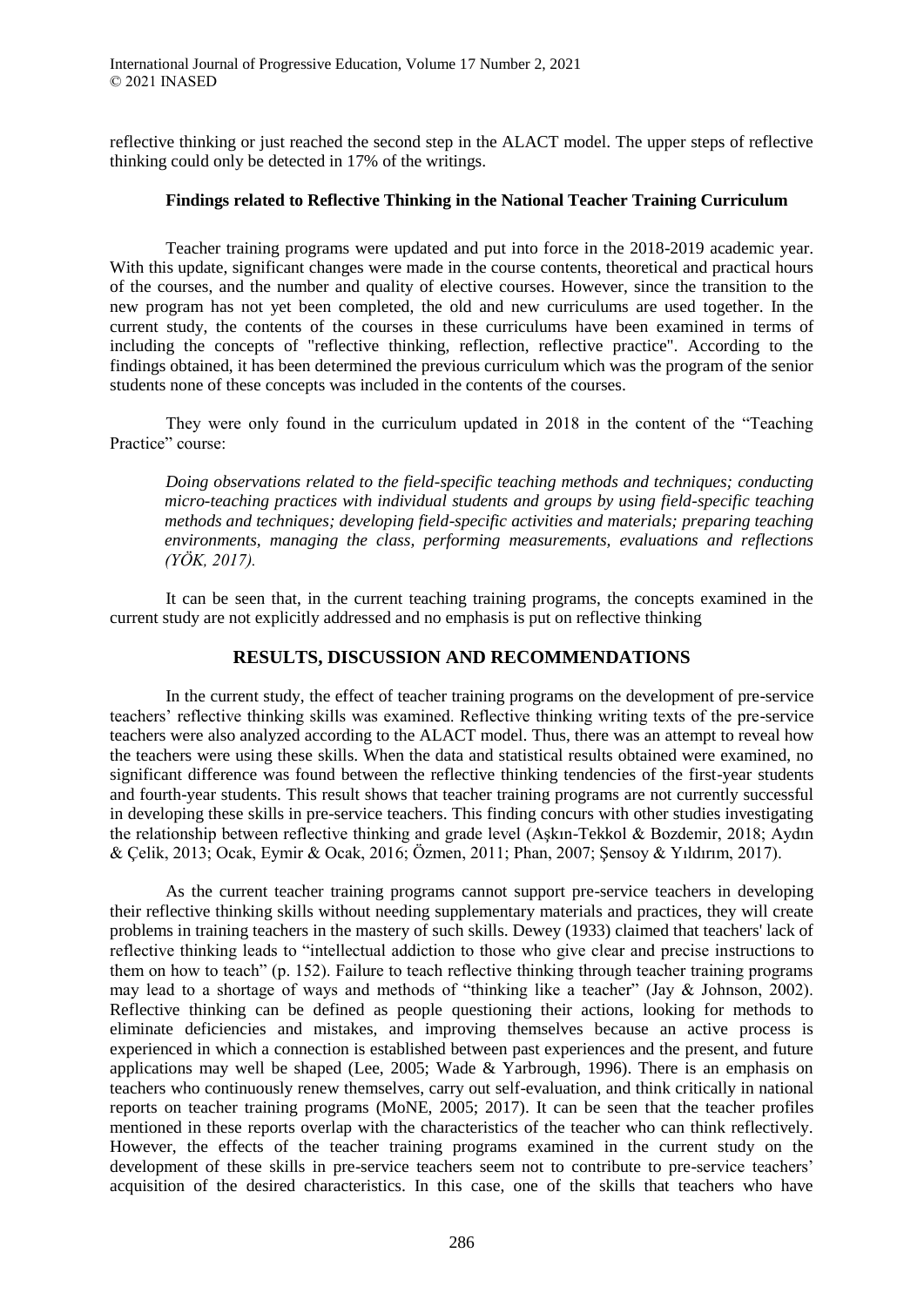graduated from teaching training programs and who have started their professional careers can use to improve their teaching skills will be missing (Gipe & Richards, 1992). It is suggested that teachers should practice reflective activities not only to learn new ideas better in their undergraduate education but also to continue their professional development after completing this education (Lee, 2005).

The results obtained in the qualitative dimension of the current study provide a better understanding of the effect of teacher training programs on the development of these skills. It was concluded that the pre-service teachers did not experience any reflective thinking in most of their teaching practice, while those who did have such experiences did so at the basic level. It was seen that the reflective thinking texts that were analyzed according to the ALACT model remained between steps 1 and 3; in other words, the pre-service teachers could not reach the dimensions in which solutions are suggested and implemented for the problems experienced following reflection on the theoretical knowledge. This shows that the pre-service teachers could not question their teaching processes or combine theoretical and practical applications. Similar results have been reported in the literature. For example, Korthagen & Kessel (1999) see the teacher training programs that present theory with little connection to practice as the biggest problem in teacher training. Rodgers (2002) presents a similar discussion in that teachers should be given as much permission as possible to experience and teach continuous teaching processes. When the steps in the ALACT model and the development process of reflective thinking skills are considered, it can be seen as a process that should be emphasized by teacher training programs (Lee, 2005). However, when the findings from the pre-2018 and current teacher training programs are evaluated, it is understood that this approach does not exist in the course contents. In fact, this explains the absence of a significant difference between students in the freshmen and senior students of the teacher training program. It can be said that there is no explicit aim to develop the reflective thinking skills of pre-service teachers in the teacher training program. A similar result was obtained in the study conducted by Aşkın Tekkol and Bozdemir (2018) on the reflective thinking skills of pre-service teachers in the elementary school teacher training program. They found that the pre-service teachers' reflective thinking tendencies were low and no course was offered in the program to foster reflective thinking in pre-service teachers. However, in their study investigating the reflective thinking skills of pre-service social studies teachers, Aydın and Çelik (2013) stated that courses such as "Teaching Principles and Methods, Special Teaching Methods, Classroom Management, Instructional Technologies and Material Design" are courses that are suitable for pre-service teachers to develop their reflective thinking skills. It is thought that the reduction of the class hours allocated to the teaching practice course in the teacher training program implemented after 2018 (YÖK, 2017) may adversely affect the acquisition of these skills.

In the current study, teacher training programs were evaluated with a multi-dimensional structure. The emphasis on reflective thinking should be increased in teacher training programs and included in the course contents. In this way, teacher candidates can be provided with the skills they will need in their profession, allowing them to improve their practices continuously. Besides, the targeted structure for developing reflective thinking skills should be increasing to the level of "creating alternative models of action" and "trial". In this way, teacher candidates can be at the level of determining the problems in their practice and can develop and try models to solve those problems. Because, as determined in this study, it was seen that teacher candidates were mostly "action" and "Awareness of essential aspects" in reflective thinking articles. Their effects on the development of reflective thinking skills, which is a skill expected not only from teachers but also from any individual in the 21st century, were discussed in the light of the collected data. As a result, it has been suggested that reflective thinking skills should be explicitly emphasized in the national teacher training programs and that these programs should have a structure suitable for the implementation of various reflective thinking models (e.g., ALACT, micro-teaching). A special course could be opened for pre-service teachers to develop their skills or these could be developed by adopting a cross-curricular approach towards teaching them. It is thought that there is a need to investigate the effects of pre-service teachers' transferring their reflective thinking skills to their professional life in longitudinal studies. Moreover, teacher training programs on the development of this skill and how this skill shapes the professional life of a teacher should be investigated more comprehensibly.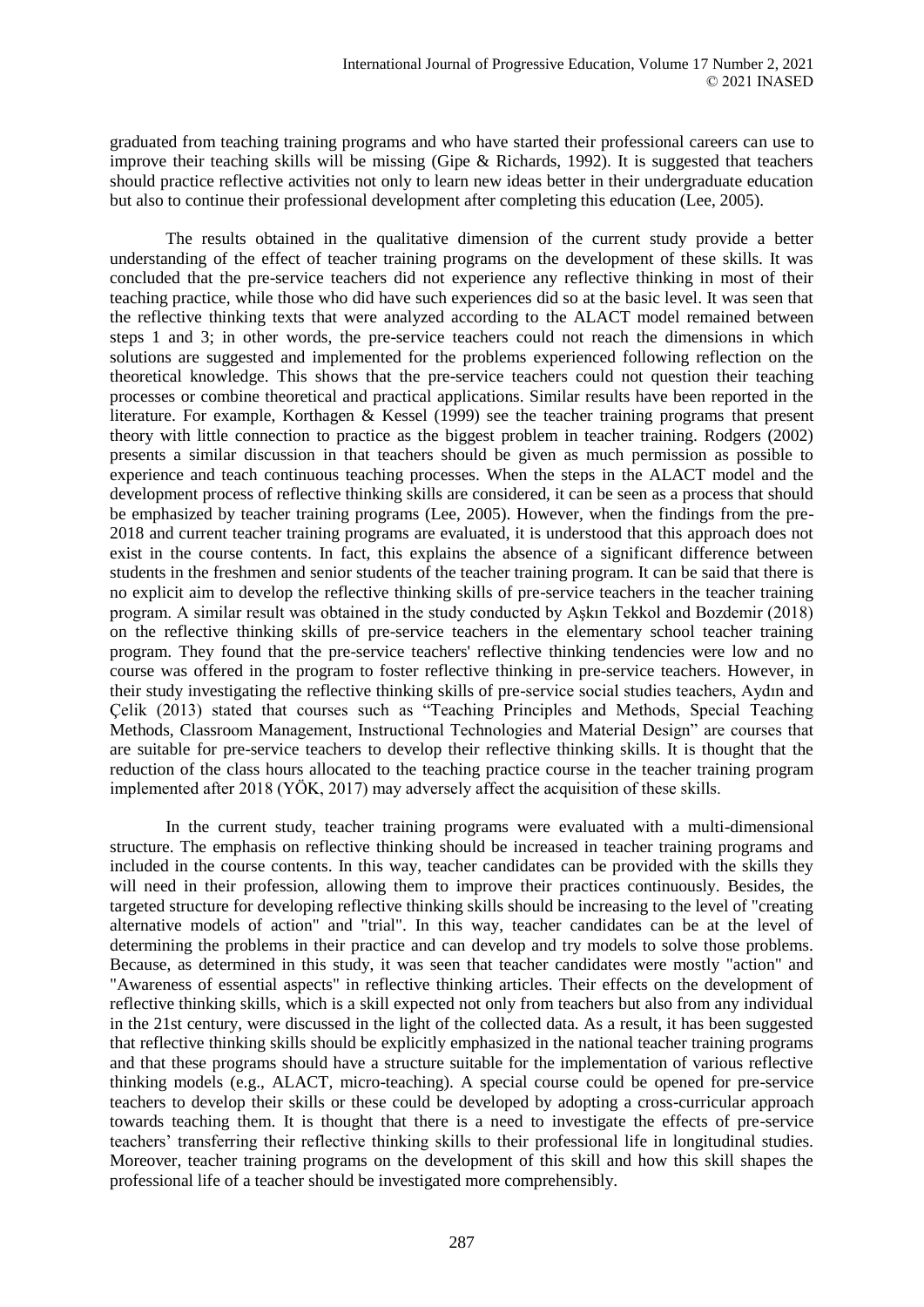#### **REFERENCES**

- Abell, S. K., Bryann, L. A. & Anderson, M. A. (1998). Investigating preservice elementary science teacher reflective thinking using integrated media case-based instruction in elementary science teacher preparation. *Science Teacher Education*, *82*(4), 491-509.
- Aşkın-Tekkol, İ. & Bozdemir, H. (2018). Öğretmen adaylarının yansıtıcı düşünmeeğilimleri ile eleştireldüşünme becerilerinin incelenmesi [An investigation of reflective thinking tendencies and critical thinking skills of teacher candidates]. *Kastamonu Education Journal*, *26*(6), 1897-1907.
- Ayan, D. & Seferoğlu, G. (2011). Using electronic portfolios to promote reflective thinking in language teacher education. *Educational Studies*, *37*(5), 513-521.
- Aydın, M. & Çelik, T. (2013). Sosyal bilgiler öğretmen adaylarının yansıtıcı düşünme becerilerinin bazı değişkenler açısından incelenmesi [The prospective teacher' opinions relating reflective thinking skills]. *Pamukkale Üniversitesi Eğitim Fakültesi Dergisi*, *34*(2), 169-181.
- Carter, K., & Anders, D. (1996). Program pedagogy. In F. B. Murray (Ed.), *Theteachereducator'shandbook: Building a knowledgebaseforthepreparation of teachers*(pp. 557–592). San Francisco: Jossey-Bass.
- Creswell, J. W. (2012). *Educational research: planning, conducting, and evaluating quantitative and qualitative research* (4<sup>th</sup> Ed.). Boston, MA: Pearson.
- Creswell, J. W. (2014). *Research design: Qualitative, quantitative and mixed methods approaches* (4<sup>th</sup>) Ed.). California: Sage Publications.
- Choy , S. C., Yim, J. S. C., & Sedhu, D. S. (2019). Pre-service teachers' reflection on reflective practices: A Malaysian perspective. *Universal Journal of Educational Research, 7*(12), 18- 26.
- Dervent, F. (2015). The effect of reflective thinking on the teaching practices of preservice physical education teachers. *Issues in Educational Research*, *25*, 260-275.
- Dewey, J. (1933). *How we think*. Retrieved from https://b-ok.cc/book/2884841/193de3
- Dewey, J. (1965). The relation of theory to practice in education. In Archambault, R. D. (Ed.), *John Dewey on education: Selected writings* (pp. 313–338). Chicago: The University of Chicago Press
- Doyle, W. (1990). Themes in teacher education research. In W.R. Houston, M. Haberman & J. Sikula (Eds.), *Handbook of research on teacher education* (pp. 3–24). New York: Macmillan.
- Duban, N., & Yelken, T. Y. (2010). Öğretmen adaylarının yansıtıcı düşünme eğilimleri ve yansıtıcı öğretmen özellikleriyle ilgili görüşleri [Opinions of teachers on reflective thinking tendencies and reflective teacher characteristics]. *Çukurova Üniversitesi Sosyal Bilimler Enstitüsü Dergisi*, *19*(2), 343-360.
- Elmalı, Ş. & Balkan-Kıyıcı, F. (2018). Fen bilgisi öğretmen adaylarının yansıtıcı düşünme eğilimleri ve yansıtıcı düşünmeye ilişkin düşünceleri [Prospective science teachers' tendecies of reflective thinking and views about reflective thinking]. *Elementary Education Online*, *17*(3), 1706-1718.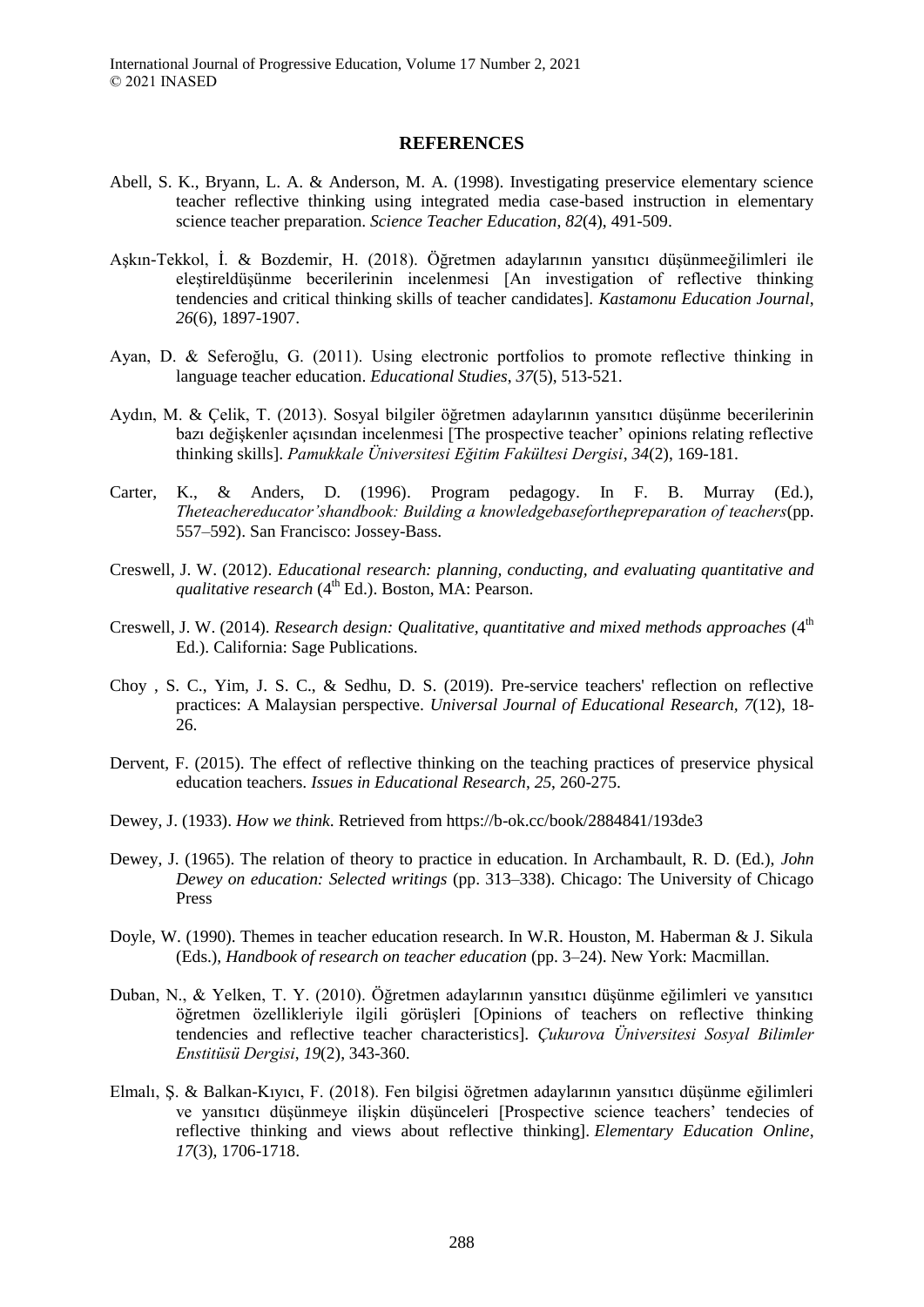- Erlandson, D. A., Harris, E. L., Skipper, B. L., & Allen, S. T. (1993). *Doing naturalistic inquiry: A quide to methods*. Beverly Hills, CA: Sage.
- Eryaman, M. Y. (2007). From reflective practice to practical wisdom: Toward a post-foundational teacher education. *International Journal of Progressive Education*, *3*(1), 87-107.
- Evin-Gencel, İ. & Güzel-Candan D. (2014). Öğretmen adaylarının eleştirel düşünme eğilimleri ve yansıtıcı düşünme düzeylerinin incelenmesi [Investigation of critical thinking tendency and reflective thinking levels of teacher candidates]. *Uluslararası Eğitim Programları ve Öğretim Çalışmaları Dergisi*, *4*(8), 55-68
- Fraenkel, J. R., Wallen, N. E., & Hyun, H. H. (2011). *How to design and evaluate research in education*. New York: McGraw-Hill.
- Gedik, H., Akhan, N. E., & Kılıçoğlu, G. (2014). Sosyal bilgiler öğretmen adaylarının yansıtıcı düşünme eğilimleri [The reflective thinking tendency of social studies candidate teachers]. *Mediterranean Journal of Humanities*, *4*(2), 113-130.
- Ghanizadeh, A. (2017). The interplay between reflective thinking, critical thinking, self-monitoring, and academic achievement in higher education. *Higher Education*, *74*, 101-114.
- Gipe, J. & Richards, J. (1992). Reflective thinking and growth in novices teaching abilities. *Journal of Educational Research*, *86*(1), 52-57.
- Halpern, D. F. (2007). *Halpern critical thinking assessment using everyday situations: Background and scoring standards*. Claremont, CA: Claremont McKenna College.
- Huang, H. (2001). Professional development through reflection: A study of pre-service teachers' reflective practice. *International Electronic Journal for Leadership in Learning,* 5(6). 11.
- Jay, J. K. & Johnson, K. L. (2002). Capturing complexity: A typology of reflective practice for teacher education. *Teaching on Teacher Education, 18*, 73-85.
- Kandemir, M. A. (2015). Sınıf ve ilköğretim matematik öğretmen adaylarının eleştirel düşünme eğilim düzeylerinin bazı değişkenlere göre incelenmesi [Investigation of critical thinking tendency levels of classroom and elementary mathematics teacher candidates in terms of some variables]. *Electronic Turkish Studies*, *12*(6), 453-474.
- Keskinkılıç-Yumuşak, G. (2015). Öğretmen adaylarının yansıtıcı düşünme eğilimleri ve mesleğe yönelik tutumları [Reflective thinking tendencies of pre-service teachers and their attitudes towards the teaching profession]. *Bartın Üniversitesi Eğitim Fakültesi Dergisi*, *4*(2), 466- 481.
- Kızılkaya, G. &Aşkar, P. (2009). Problem çözmeye yönelik yansıtıcı düşünme becerisi ölçeğinin geliştirilmesi [The development of a reflective thinking skill scale towards problem solving]. *Education and Science*, *34*(154), 82-92.
- Korthagen, F. (1985). Reflective teaching and pre-service teacher education in the Netherlands. *Journal of Teacher Education*, *36*(5), 11–15.
- Korthagen, F., &Kessels, J. (1999). Linking theory and practice: Changing the pedagogy of teacher education. *Educational Researcher*, *28*(4), 4-17.
- Korthagen, F. (1999). Linking reflection and technical competence: The logbook as an instrument in teacher education. *European Journal of Teacher Education*, *22*(2/3), 191-207.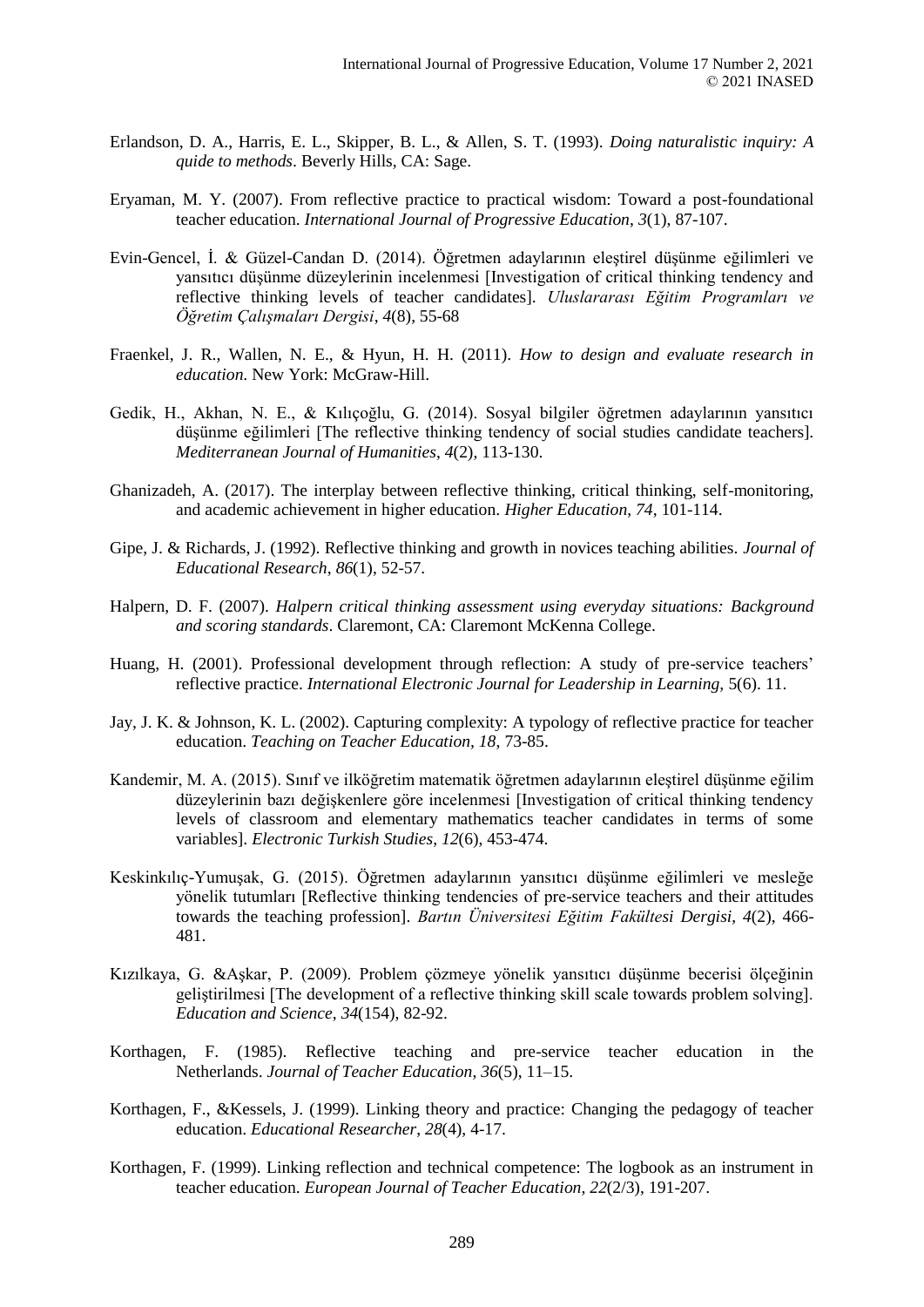- Köksal, N. & Demirel, Ö. (2008). Yansıtıcı düşünmenin öğretmen adaylarının öğretmenlik uygulamalarına katkıları [The contributions of reflective thinking to pre-service teachers' teaching practice]. *Hacettepe Üniversitesi Eğitim Fakültesi Dergisi (HU Journal of Education), 34*, 189-203.
- Lee, H. J. (2000). *The nature of the changes in reflective thinking in preservice mathematics teachers engaged in student teaching field experience in Korea*. Paper presented at the Annual Meeting of the America Educational Research Association (AERA), New Orleans, LA, April 24-28, 2000.
- Lee, H. J. (2005). Understanding and assessing pre service teachers' reflective thinking. *Teaching and Teacher Education, 21*, 699– 715.
- Lee, K. F., & Loughran, J. (2000). Facilitating student teachers' reflection through a school based teaching programme. *International Journal of Reflective Practice*, *1*(1), 69-89.
- Lincoln, Y. S., & Guba, E. G. (1985). *Naturalistic inquiry.* Beverly Hills, CA: Sage.
- McIntyre, D. (1993). Theory, theorizing and reflection in initial teacher education. In J. Calderhead& P. Gates (Eds.), *Conceptualizing reflection in teacher development* (pp. 39–52). Washington, DC: Falmer Press.
- Miles, M. B., & Huberman, A. M. (1994). *Qualitative data analysis*. USA: SAGE Publications.
- Ministry of National Education (MoNE) (2005). *Öğretmenlik mesleği genel yeterlilikleri taslağı [General qualifications draft for the teaching profession]*. Ankara: MEB Yayınları
- Ministry of National Education (MoNE) (2017). *Öğretmenlik mesleği genel yeterlilikleri [General qualifications draft for the teaching profession]*. Ankara: Öğretmen Yetiştirme ve Geliştirme Genel Müdürlüğü.
- Mills, G. E., & Gay, L. R. (2016). *Education research: Competencies for analysis and applications*. London, England: Pearson Education.
- Moon, J. (2008). *Critical thinking: An exploration of theory and practice*. Londonand New York: Routledge.
- NG, C. S. L. & Tan, C. (2006). Investigating Singapore pre-service teachers' III structured problem solving processes in an asynchronous online environment: implications for reflective thinking. *New Horizons in Education*, *54*, 1-15.
- Ocak, G., Eymir, E. & Ocak, İ. (2016). Investigation of pre service teachers' critical thinking tendencies in terms of different variables. *Erzincan Üniversitesi Eğitim Fakültesi Dergisi, 18*(1), 63-91.
- OECD (2015). *Education at a glance 2015: OECD indicators.* OECD Publishing
- ÖSYM (2018). *2017 ÖABT değerlendirme raporu (Değerlendirme Raporları Serisi) [2017 ÖABT evaluation report (Evaluation Reports Series]*. Ankara: T.C. Ölçme, Seçme ve Yerleştirme Merkezi Başkanlığı.
- Özmen, C. (2011). Sosyal bilgiler eğitiminde yansıtıcı ı nceleme yaklaşımına ı lişkin öğretmen görüşleri [Teachers opinions related to reflective inquiry approach in social studies]. *Sosyal Bilimler Enstitüsü Dergisi, 30*(1), 61–81.